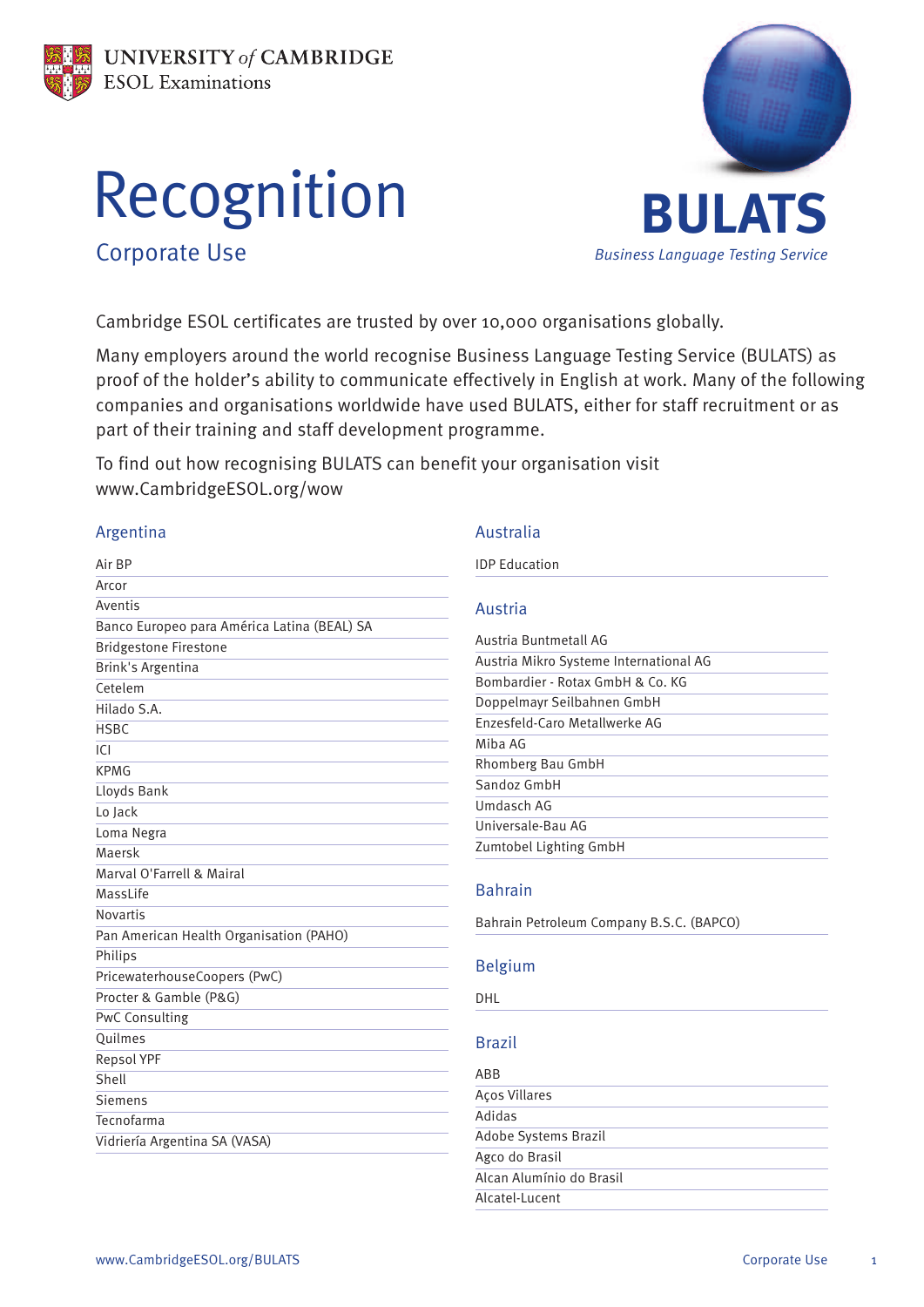

# organisations worldwide trust Cambridge ESOL

| Alstom                                          |
|-------------------------------------------------|
| AmBev                                           |
| Banco Barclays e Galicia                        |
| <b>Banco do Brasil</b>                          |
| Banco Itaú                                      |
| <b>BASF</b>                                     |
| Bebidas Ipiranga                                |
| <b>BOC Edwards</b>                              |
| <b>Bosch</b>                                    |
| Boyden                                          |
| <b>BT</b>                                       |
| Buckman Laboratories Ltda                       |
| Caixa Econômica Federal                         |
| <b>Cambridge University Press</b>               |
| Carbocloro                                      |
| Cebrace                                         |
| Chocolates Garoto S.A.                          |
| Cocam                                           |
| Colgate-Palmolive                               |
| Companhia de Seguros Aliança do Brasil          |
| Companhia Petroquímica do Nordeste              |
| <b>CPM</b>                                      |
| DaimlerChrysler                                 |
| Deloitte                                        |
| <b>DHB</b>                                      |
| Dia Brasil                                      |
| Dow                                             |
| <b>Dresdner Bank Brasil</b>                     |
| <b>EAN Brasil</b>                               |
| Eaton                                           |
| Editora Abril                                   |
| Edwards Vacuo Ltda                              |
| Electronic Data Systems (EDS) Pvt. Ltd          |
| Elektro                                         |
| Elo Sistemas Electrônicos                       |
| Empresa Metropolitana de Águas e Energia (EMAE) |
| Equant                                          |
| Ericsson Telecomunicacoes S.A.                  |
| Evonik Degussa                                  |
| <b>FAS Structure Finance</b>                    |
| <b>Fiat SA</b>                                  |
| Frignani e Andrade Advogatos                    |
| Gaz Comunicação                                 |

| <b>GE Aviation Celma</b>                                    |
|-------------------------------------------------------------|
| General Electrics (GE)                                      |
| General Motors do Brasil Ltda                               |
| Gerdau                                                      |
| Gessy Lever                                                 |
| GS1 Brazil                                                  |
| Hanesbrands                                                 |
| Havells Sylvania                                            |
| <b>IBM Brasil</b>                                           |
| Indústria Nacional de Aços Laminados (INAL) SA              |
| Indústrias Arteb S/A                                        |
| <b>ITW</b>                                                  |
| Janssen-Cilag Farrmacêutica Ltda.                           |
| John Deere                                                  |
| Johnson & Johnson                                           |
| Kolynos                                                     |
| <b>KPMG</b>                                                 |
| <b>LCCI Trends &amp; Business</b>                           |
| Matos Filho                                                 |
| Medial Saúde                                                |
| Medley SA Indústria Farmacêutica                            |
| Mercedes-Benz                                               |
| Microsoft                                                   |
| Nestlé                                                      |
| Nitro Química                                               |
| Odebrecht                                                   |
| 0i                                                          |
| Oracle Corp                                                 |
| Petcon                                                      |
| Petrobras                                                   |
| Pfizer                                                      |
| Pilkington                                                  |
| Pinheiro Neto                                               |
| Potencial Recrutamento e Seleção de Profissionais           |
| PricewaterhouseCoopers (PwC)                                |
| Quintiles Brasil Ltda                                       |
| Radiobrás                                                   |
| Saint-Gobain                                                |
| SAP                                                         |
| SOEICOM                                                     |
| Souza Cruz                                                  |
| StorageTek                                                  |
| SulAmérica                                                  |
| <b>Tetra Pak</b>                                            |
| Thor                                                        |
| <b>Thor Brasil</b>                                          |
|                                                             |
| ThyssenKrupp<br>Tozzini, Freire, Teixeira e Silva Advogados |
| Transmissão Paulista                                        |
| Unibanco                                                    |
| Unilever                                                    |
|                                                             |
|                                                             |
| Varig<br>Weg                                                |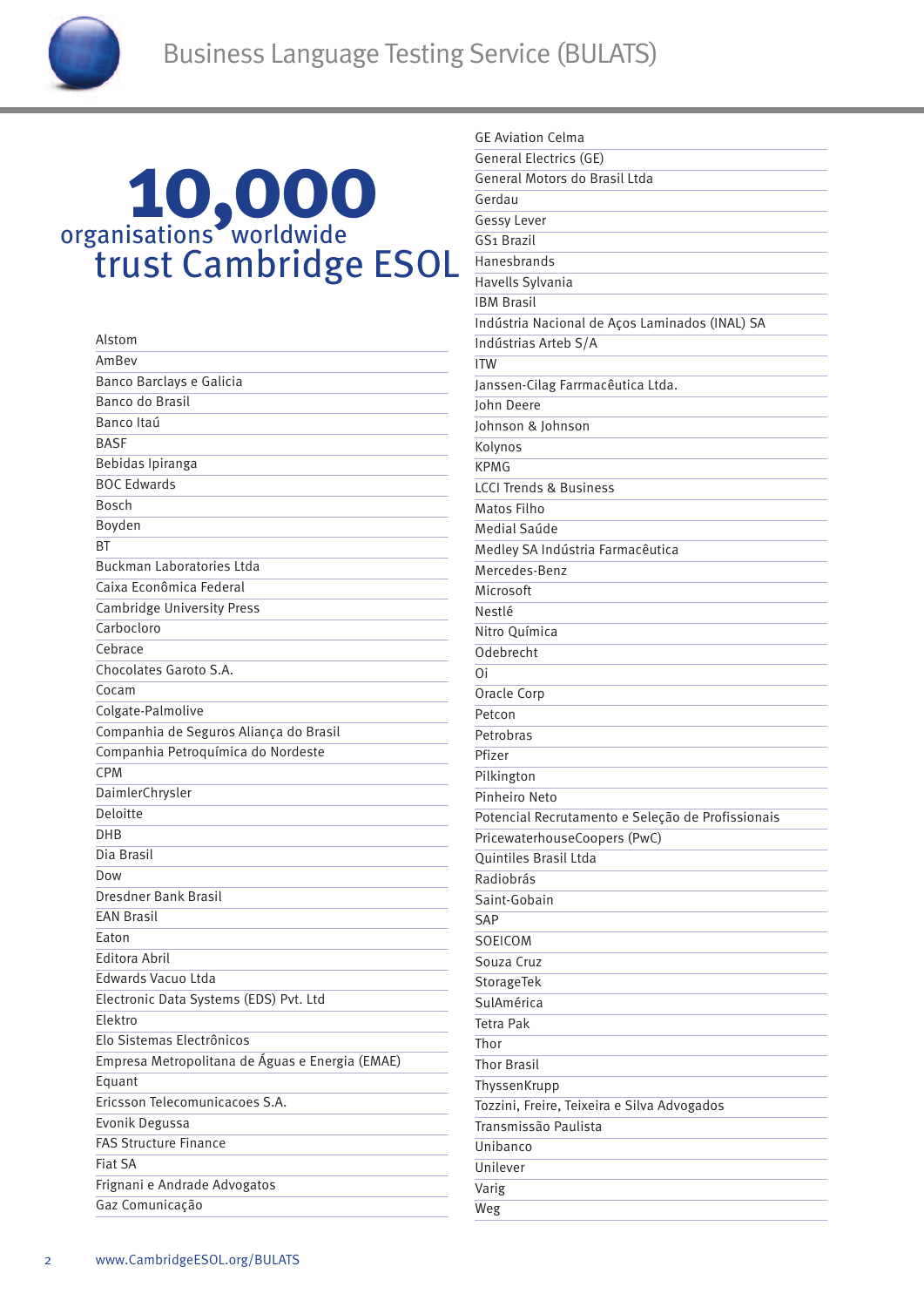### *Worldwide recognition*



#### **Chile**

| 3M Chile SA                                 |
|---------------------------------------------|
| <b>ABB</b>                                  |
| AC Nielsen Chile SA                         |
| <b>AFP Habitat</b>                          |
| Agencia Aduana C. Patricio Zulueta Cía. Ltd |
| Alcatel-Lucent de Chile SA                  |
| Allergan                                    |
| American Express                            |
| Anglian Water de Chile                      |
| AT&T                                        |
| Aventis Pharma SA                           |
| Banco Itaú                                  |
| <b>Banco Santander</b>                      |
| <b>Banco Sudamericano</b>                   |
| <b>BASF Chile SA</b>                        |
| <b>BHP Billiton</b>                         |
| <b>Booz Allen Hamilton</b>                  |
| Caterpillar Leasing Chile SA                |
| Chiletabacos                                |
| Cia. Minera Cerro Colorado Ltda             |
| Citibank N.A.                               |
| Cleanbox SA                                 |
| <b>CMR Falabella</b>                        |
| Colbún SA                                   |
| Comercial Hydro SA                          |
| Compañia Chilena de Medición SA             |
| Compañía de Petróleos de Chile SA (COPEC)   |
| Compaq Latin America (Chile) SA             |
| Correa y Leniz Arquitectos Ltda             |
| Dell Computer de Chile Ltda                 |
| Deloitte & Touche                           |
| Dynamic Systems Solutions Chile SA          |
| <b>E-Business Distribution SA</b>           |
| Ecolab SA                                   |
| Empresas Melón SA                           |
| Ericsson de Chile SA                        |
| Esso Chile Petrolera Ltda                   |
| Finning Chile SA                            |
| <b>FirstCom</b>                             |
| <b>Formac Paneles</b>                       |
| Fresenius Kabi Chile Ltda                   |
| General Motors Chile SA (GM)                |
| Gerber Chile SA                             |
| GlaxoSmithKline (GSK)                       |
| Hatch Ingenieros y Consultores Ltda         |
| Hyatt Regency Santiago                      |
| <b>IBM Business Consulting Services</b>     |
| Johnson & Johnson                           |
| Kennametal Hertel Chile                     |
| Laboratorio Roche Ltda                      |
| Laboratorios Wyeth Inc.                     |
|                                             |

| Lan Chile SA                                   |
|------------------------------------------------|
| Lever <sub>SA</sub>                            |
| Lexmark International de Chile                 |
| L'Oreal Chile SA                               |
| Masisa SA                                      |
| McKinsey & Company                             |
| Methanex Chile Limited Agencia en Chile        |
| Metlife Chile Seguros de Vida SA               |
| Minera de Mantos Blancos SA                    |
| Minera Los Pelambres                           |
| Motorola Chile SA                              |
| Offen Kreis Consultores                        |
| Pfizer de Chile SA                             |
| Poli Comercial SA                              |
| Praxair Chile SA                               |
| PricewaterhouseCoopers (PwC)                   |
| Principal Compañía de Seguros de Vida Chile SA |
| Procter & Gamble (P&G)                         |
| Reuters Latam Trading Limited                  |
| <b>Rockwell Automation Chile</b>               |
| Saab                                           |
| SAP Chile                                      |
| Seguros Interamericana (AIG)                   |
| Semillas Seminis Sudamerica SA                 |
| Shell Chile S.A.C.F.L.                         |
| Smartcom PCS                                   |
| Sociedad Industrial Romeral SA                 |
| Socovesa SA                                    |
| Sodexho Chile SA                               |
| Sodimac SA                                     |
| Soprole SA                                     |
| <b>Tetra Pak</b>                               |
| Unisys (Chile) Corporation                     |
| <b>VTR Global Com SA</b>                       |
| Watt's Alimentos SA                            |
| York Chile SA                                  |

#### China

#### A B B Adidas-Salomon International Sourcing Ltd AIA Information Technology (Guangzhou) Co. Ltd A-IT Outsourcing Pte. Ltd AIU Insurance Company Albemarle Chemicals Alcatel Shanghai Bell (ASB) Co. Ltd Alcatel Suzhou Telecom Alpha Selection American International Companies, Guangzhou Amway (China) Co. Limited ASUSTeK Computer Incorporated Atofina China Investment Atofina Guangzhou Chemicals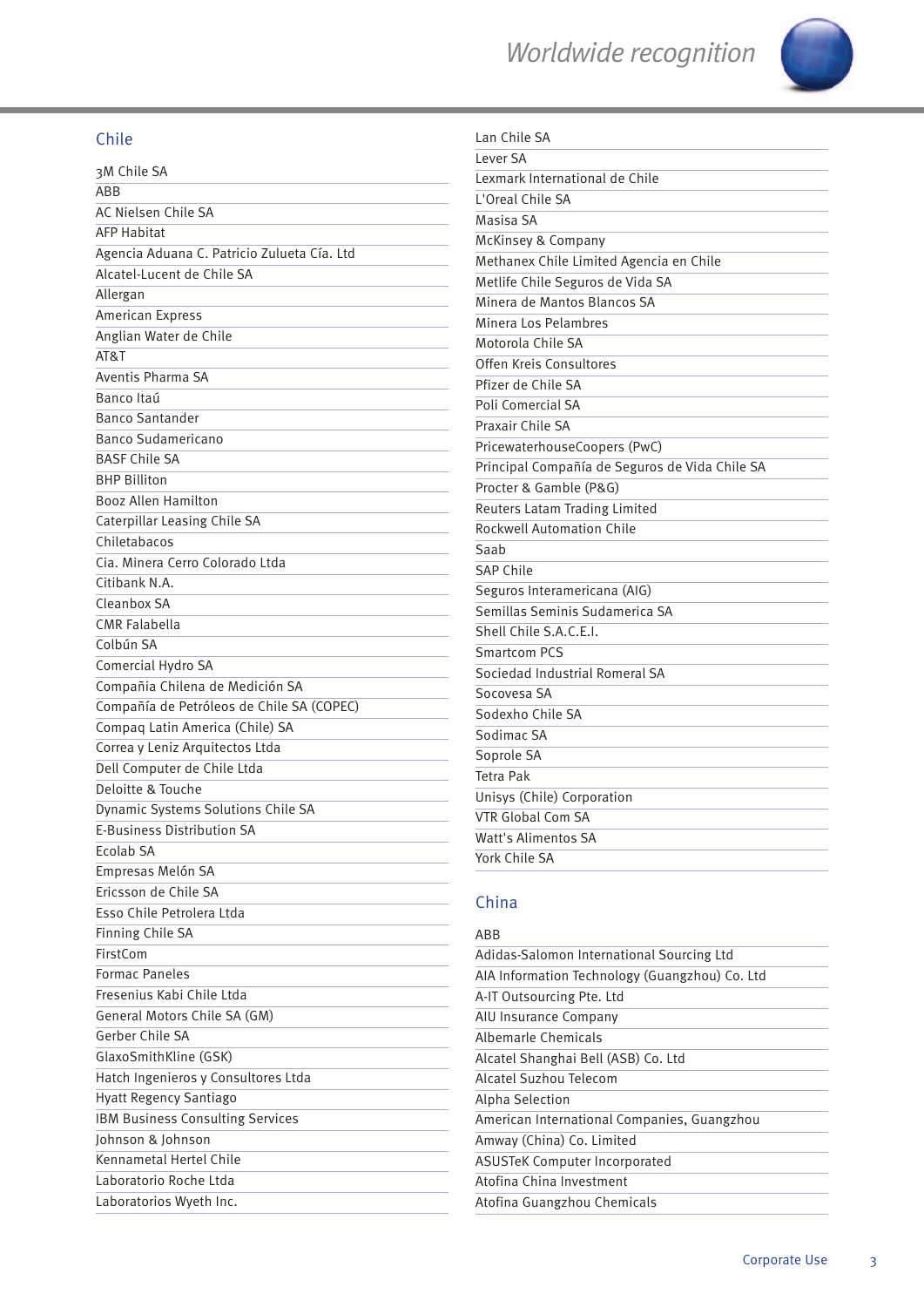

| Beijing Airport Inflight Kitchen Ltd              | Kodak (Xiamen) Company Limited                       |  |
|---------------------------------------------------|------------------------------------------------------|--|
| <b>Beijing Broadcasting Station</b>               | <b>Kraft Foods</b>                                   |  |
| <b>BHP Billiton</b>                               | Le Heng Holdings Ltd                                 |  |
| <b>BJ Broadcasting Station</b>                    | Mærsk Logistics                                      |  |
| <b>BP Amoco China</b>                             | Mærsk Shipping Co. Ltd                               |  |
| <b>Brigantine Service</b>                         | Mass Transit Railway Corp (MTRC)                     |  |
| Budweiser Wuhan International Brewing Company Ltd | Melchers GmbH & Co.                                  |  |
| <b>Bulgari Commercial</b>                         | Mettler-Toledo                                       |  |
| Cadbury Food Co. Ltd                              | Motorola                                             |  |
| China International Intellectech Corporation      | Nokia Capitel Telecommunications Ltd                 |  |
| China National Offshore Oil Corporation           | Nstarts Consultants Co. Ltd                          |  |
| China National United Oil Corporation             | Osram China Lighting Ltd                             |  |
| Citibank Co. Ltd. Guangzhou Branch                | Philips Lighting Electronics                         |  |
| <b>Clariant Chemicals Ltd</b>                     | Phillips China Inc.                                  |  |
| CMA CGM Shipping Co. Ltd                          | PricewaterhouseCoopers (PwC)                         |  |
| Colgate-Palmolive (Guangzhou) Co. Ltd             | Procter & Gamble (P&G)                               |  |
| <b>Cooper Power Systems</b>                       | Rosti Technical Plastics                             |  |
| Deckers                                           | S.B. Submarine Systems Company                       |  |
| DHL                                               | Schneider Electric                                   |  |
| Dongfeng Motor Corporation                        | SDV International Logistics                          |  |
| Dongguan Heitkamp & Thumann Metal Products Ltd    | SECCO Petrochemical Co. Ltd                          |  |
| Dongguan Nokia Mobile Phone Co.                   | Shanghai Creative Food Technology Co. Ltd            |  |
| <b>DTZ</b>                                        | Shanghai Oracle bay                                  |  |
| Eli Lilly                                         | Shanghai Shui On Consulting Co. Ltd                  |  |
| <b>Emerson Electric</b>                           | Shanghai Shui On property development management Co. |  |
| Encore Asia Inc.                                  | Ltd                                                  |  |
| Ericsson Academy                                  | Shanghai Tie Yang Multimodal Transportation Co. Ltd. |  |
| <b>Ernst and Young</b>                            | Shanghai World Expo 2010                             |  |
| FAW-Volkswagen Automobile Co. Ltd                 | Shell Exploration China Ltd                          |  |
| FedEx                                             | Shenda Telephone Co. Ltd                             |  |
| Ford Motor Company                                | Sichuan He Zheng Industrial Group                    |  |
| <b>GE China - Aircraft Engines</b>                | SIP Engineering Consulting                           |  |
| <b>GEAE Field Service</b>                         | Smith & Nephew                                       |  |
| General Electric (China) Co. Ltd                  | Sun Hung Kai Properties                              |  |
| Goodrich                                          | Suzhou Education Investment Co. Ltd                  |  |
| <b>Grundfos Pumps</b>                             | <b>Swire Properties</b>                              |  |
| Guangdong Fair Strategy Law Firm                  | TAECO - Taikoo (Xiamen) Aircraft Engineering Company |  |
| Hilton Hotel                                      | Limited                                              |  |
| HSBC (Hongkong and Shanghai Bank Corporation)     | Tesco                                                |  |
| <b>HSBC Guangzhou</b>                             | Thomas International                                 |  |
| IMC Pan Asia Alliance                             | TJ Teda                                              |  |
| Infosys Technologies                              | Universal Instruments                                |  |
|                                                   | Volvo (China) Investment Co. Ltd                     |  |
|                                                   | Weiss-Rohlig Logistics Co. Ltd                       |  |

Western Management Institute of Beijing

Yantian International Container Terminal (YICT)

Wyeth

**ZTE** 

AGFA

Zhaopin.com

Colombia

## Over **3million** candidates a year choose Cambridge ESOL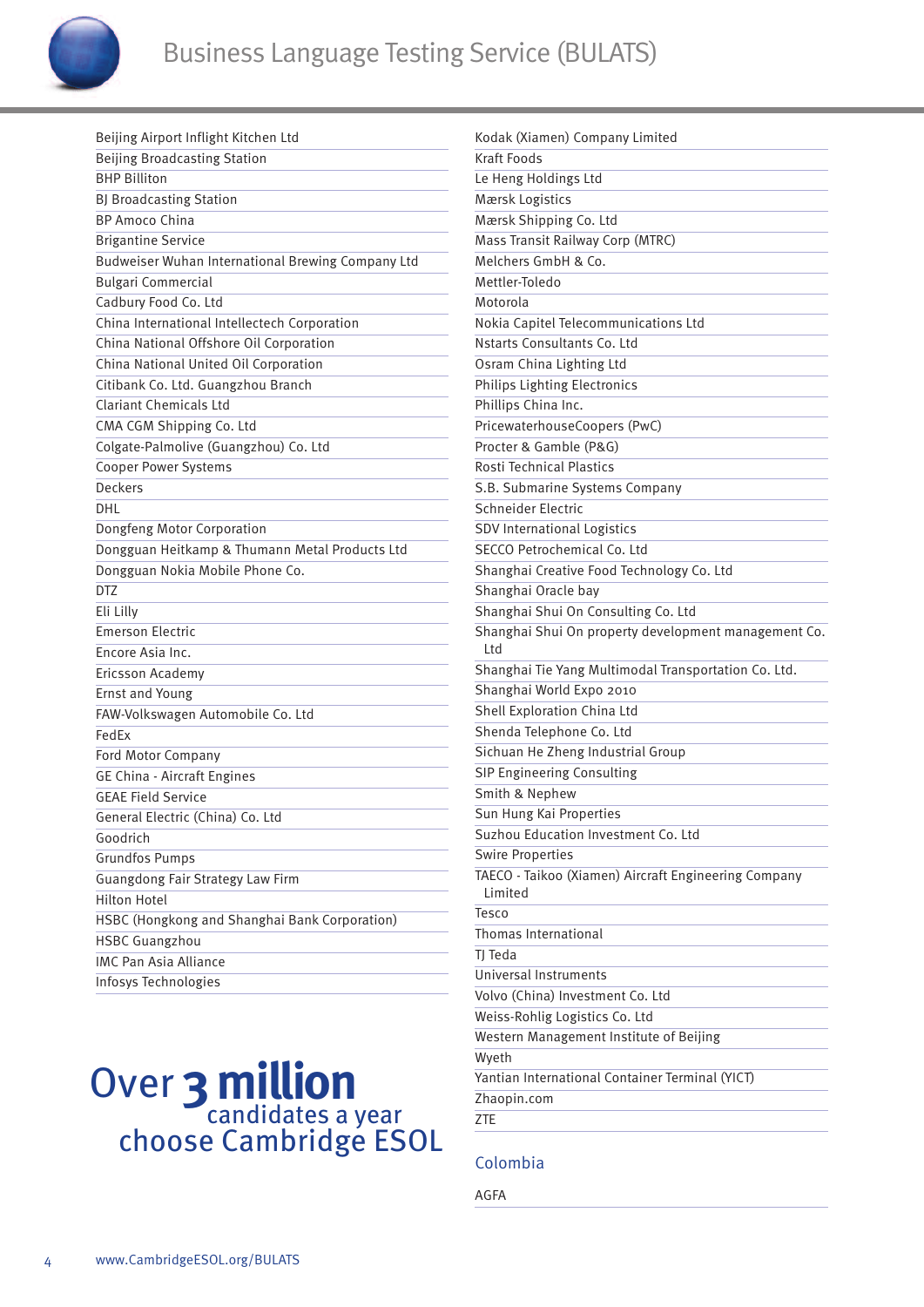| Worldwide recognition |
|-----------------------|
|-----------------------|



#### Czech Republic

| Ceská rafinérská                                  |  |
|---------------------------------------------------|--|
| CRC.                                              |  |
| Informations-Technologie Austria - Czech Republic |  |
| Sony Czech s.r.o.                                 |  |

#### Denmark

Siemens

#### France

| Accenture                            | Dolph                       |
|--------------------------------------|-----------------------------|
| <b>ACRI</b>                          | Dosa                        |
| Addvim                               | Dow A                       |
| Aéroports de Paris                   | Du Po                       |
| Air Liquide                          | Dufer                       |
| Airbus                               | Electr                      |
| Alcanet                              | Energ                       |
| Alcatel Sofreavia (Aeronautics)      | <b>ETAS</b>                 |
| Alcatel-Lucent                       | Eterni                      |
| Allen & Overy                        | Euroc                       |
| Amadeus                              | Euroc                       |
| AMD                                  | Euron                       |
| AMEC - Spie                          | Europ                       |
| American Hospital of Paris           | Europ                       |
| Anthony & Cie                        | (Eur                        |
| <b>AON Conseil &amp; Courtage</b>    | Eurot                       |
| Arcelor Group                        | Eurot                       |
| Arkopharma                           | Evian                       |
| Arriva                               | Evoni                       |
| Arvalis Institut du Végétal          | <b>FCI</b>                  |
| Assurances Générales de France (AGF) | Ferme                       |
| <b>ATAC</b>                          | FPT <sub>P</sub>            |
| <b>Autobar SA</b>                    | Franc                       |
| Autoliv                              | Freud                       |
| AXA UAP Group                        | Geora                       |
| <b>Banque Nomura</b>                 | GKN [                       |
| <b>Bayer CropScience</b>             | Glaxo                       |
| <b>Biolandes</b>                     | Group                       |
| <b>Bosch Rexroth</b>                 | Group                       |
| <b>Bouygues SA</b>                   | Group                       |
| <b>Briot International</b>           | Havas                       |
| Cabrilog                             | HD Fo                       |
| Cap Gemini Ernst and Young           | Hexce                       |
| Cargill                              | Imagi<br>$Im\sim\lesssim10$ |
|                                      |                             |

| Carrefour                                                              |
|------------------------------------------------------------------------|
| CCI Moselle                                                            |
| Centre Clef                                                            |
| Ceritex                                                                |
| Cetelem                                                                |
| CGEA - Compagnie Générale d'Entreprises Automobiles                    |
| Cifel                                                                  |
| Ciments Calcia                                                         |
| Cisco Systems Europe                                                   |
| Clarins                                                                |
| <b>CNP Assurances</b>                                                  |
| Colloides Naturels International (CNI)                                 |
| Compagnie du Mont - Blanc                                              |
| Compagnie Financière Alcatel                                           |
| Compagnie Générale d'Entreprises Automobiles (CGAE)                    |
| <b>CTS SAED</b>                                                        |
| Derichebourg Atis Aéronautique                                         |
| Disney                                                                 |
| Dolphin Integration                                                    |
| Dosapro Milton Roy                                                     |
| Dow AgroSciences                                                       |
| Du Pont de Nemours                                                     |
| Duferco                                                                |
| Electricité de France (EDF)                                            |
| <b>Energizer France</b>                                                |
| ETAS Direction Générale des Armées                                     |
| Eternit                                                                |
| Euroclear                                                              |
| Eurocopter                                                             |
| Euronext                                                               |
| European Aeronautic Defence and Space Company (EADS)                   |
| European Centre for the Aerospace and Aviation Industries<br>(Euresas) |
| Eurotorp                                                               |
| Eurotunnel                                                             |
| <b>Evian Royal Resort</b>                                              |
| Evonik Degussa                                                         |
| FCI                                                                    |
| Fermetures Groom                                                       |
| FPT Powertrain Technologies France                                     |
| France Télécom                                                         |
| Freudenberg                                                            |
| Georand                                                                |
| <b>GKN Driveline</b>                                                   |
| GlaxoSmithKline (GSK)                                                  |
| Groupama                                                               |
| Groupama Transport                                                     |
| Groupe Prévoir                                                         |
| Havas Voyages                                                          |
| <b>HD</b> Formation                                                    |
| <b>Hexcel Composites</b>                                               |
| Imagine Broadband                                                      |
|                                                                        |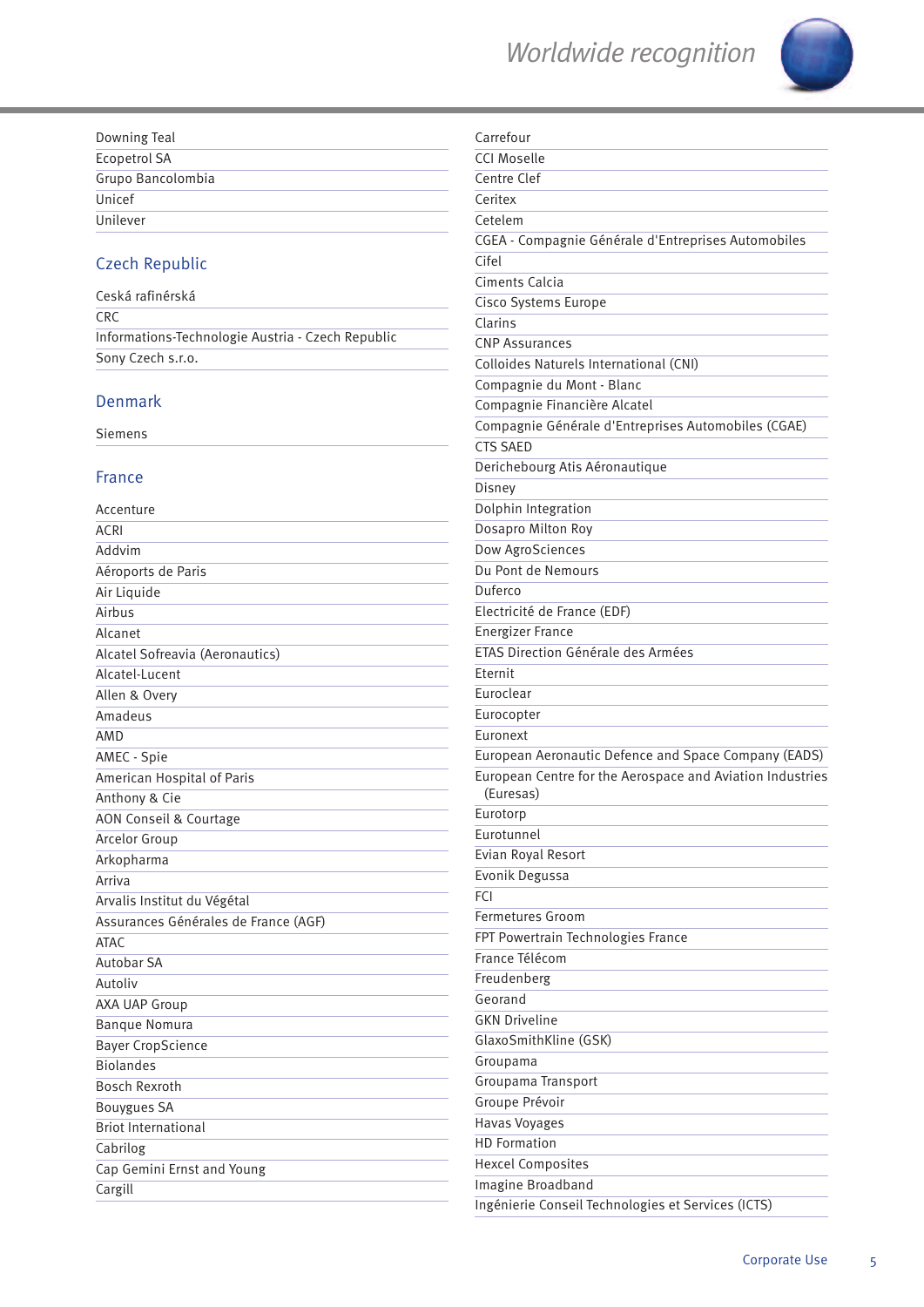

## **130**Countries **2,500**Centres in over

| Institut Laue-Langevin (ILL)                          |
|-------------------------------------------------------|
| Intergros OPCA                                        |
| International Consultants on Targeted Security (ICTS) |
| Intervet                                              |
| IPI                                                   |
| Janssen-Cilag                                         |
| Johnson & Johnson                                     |
| Knorr-Bremse                                          |
| Knowledge Partners                                    |
| Kodak                                                 |
| Koyo Steering Lyon                                    |
| La Française des Jeux                                 |
| La Mondiale                                           |
| La Société de la Raffinerie de Dunkerque (SRD)        |
| Laboratoires Monique Rémy                             |
| Lafarge Roofing                                       |
| Lear Automative (Auto Parts)                          |
| Lego                                                  |
| <b>LIC</b> Formation                                  |
| <b>LSO</b> International                              |
| Lubrizol                                              |
| Lyonnaise de Banque                                   |
| Mane & Fils                                           |
| Matra-BAe Dynamics                                    |
| <b>MBDA</b>                                           |
| Media Synapse                                         |
| Mercedes-Benz France                                  |
| Merial                                                |
| Metzeler Automotive                                   |
| Morgan Stanley & Co                                   |
| Moulinex                                              |
| <b>Natixis</b>                                        |
| Nestlé                                                |
| <b>Nexans</b>                                         |
| <b>Nortel Networks</b>                                |
| Novitec                                               |
| Ordilyon                                              |
| Organic                                               |
| Pfizer - Site d'Amboise                               |
| PSA Peugeot Citroen                                   |
| <b>PSM Fixation</b>                                   |
| <b>RATP</b>                                           |
| <b>Renault SA</b>                                     |
| <b>Reuters Financials</b>                             |
|                                                       |

| Rhea France                                              |
|----------------------------------------------------------|
| Robert Bosch                                             |
| Rockwell Collins                                         |
| Sabim                                                    |
| Sagem Défense Sécurité                                   |
| Sagem Mobiles                                            |
| Sanofi-Aventis                                           |
| Sapag                                                    |
| <b>SBFM</b>                                              |
| SchlumbergerSema                                         |
| Shell                                                    |
| <b>Shell Global Solutions</b>                            |
| Sidel Tetra Pak                                          |
| SII - Service Recrutement                                |
| <b>SITA</b>                                              |
| <b>SNCF</b>                                              |
| Société Européenne de Cardiologie                        |
| Société Générale                                         |
| Societe Generale Bank                                    |
| Société pour le Traitement Interne des Chaudières (STIC) |
| Hafrov                                                   |
| SOLO Solution Autonome                                   |
| SRD Raffinerie de Dunkerque                              |
| Suez                                                     |
| Systra                                                   |
| Texas Instruments                                        |
| Thales Underwater Systems                                |
| <b>TNT</b>                                               |
| <b>Total Lubrifiants</b>                                 |
| <b>Transvalor SA</b>                                     |
| Tyco Fire & Security                                     |
| <b>Tyco Griss</b>                                        |
| Ubisoft                                                  |
| <b>Ulticom Europe</b>                                    |
| Unilog                                                   |
| Vacanciel                                                |
| Valois                                                   |
| Ventana Medical Systems                                  |
| Vignal-Artru Industries                                  |
| <b>VINCI Constructions Grands Projets</b>                |
| <b>Vishay SA</b>                                         |
| Volkswagen Bank                                          |
| Volvo Penta                                              |
| <b>Wilkinson Sword France</b>                            |
| <b>XB Leal</b>                                           |
| XL Re Europe                                             |
| Yoplait                                                  |
|                                                          |

#### Germany

| Adidas               |  |
|----------------------|--|
| Amadeus Germany GmbH |  |
| Deutsche Bahn AG     |  |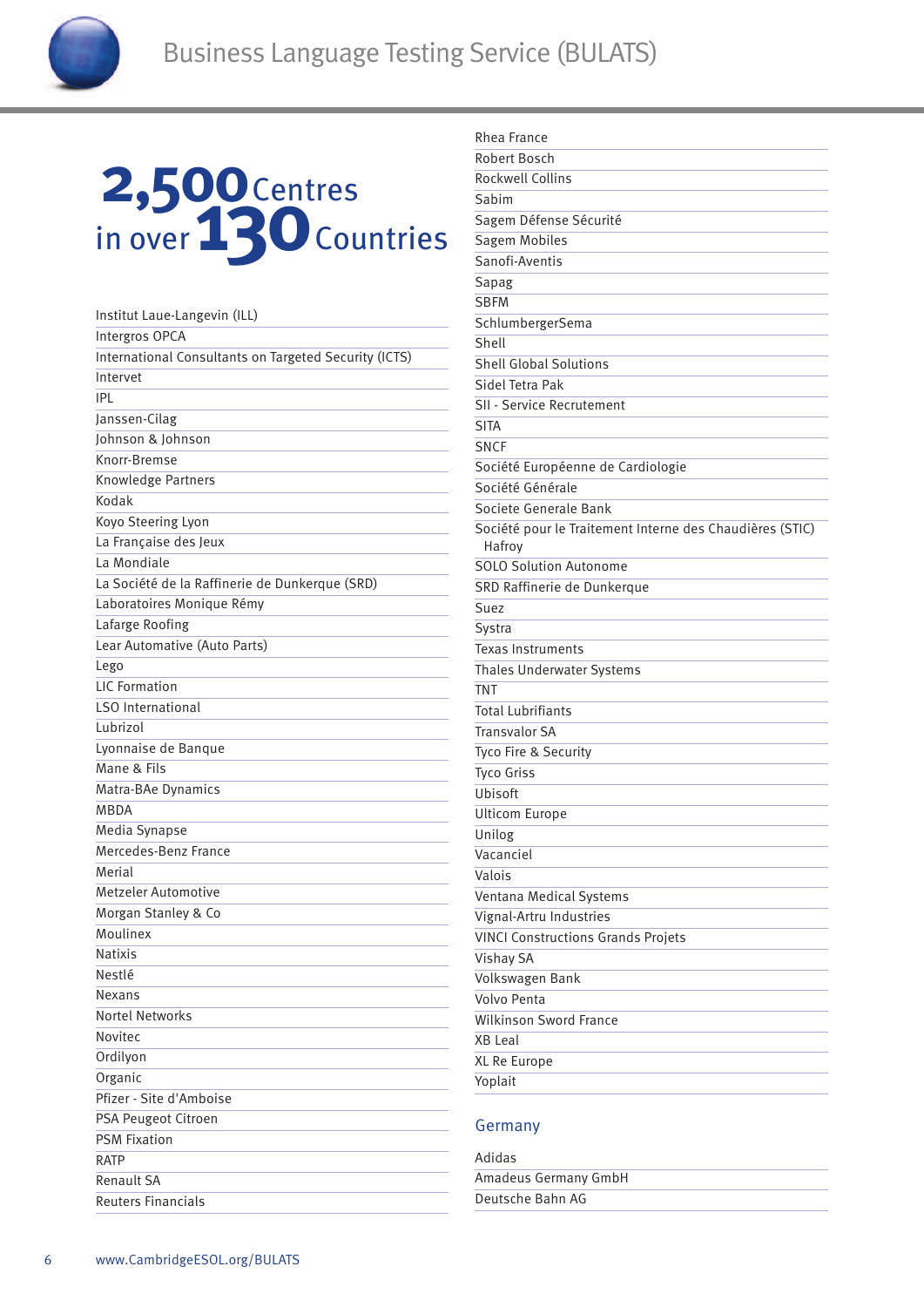## *Worldwide recognition*



Deutsche Leasing AG European Aeronautic Defence and Space Company (EADS) European Central Bank KPMG Lafarge Roofing GmbH Milupa GmbH Schaeffler KG (INA) Siemens AG Verband der Chemischen Industrie (VCI)

#### Hong Kong

| ABN AMRO Bank                                     |
|---------------------------------------------------|
| American International Assurance Co (Bermuda) Ltd |
| Amway Asia Pacific Ltd.                           |
| Armstrong-Hilton                                  |
| Asian Television Ltd (ATV)                        |
| Aviva                                             |
| Axius                                             |
| Black & Veatch Hong Kong Limited                  |
| Cable & Wireless                                  |
| Campbell Soup Asia Ltd                            |
| Cargill Hong Kong Ltd                             |
| Carlsberg Hong Kong Limited                       |
| Chekiang First Bank Ltd                           |
| CITIC Ka Wah Bank Limited (CKWB)                  |
| CLP Power Hong Kong Limited                       |
| <b>CMG Asia Limited</b>                           |
| Continental Conair I td                           |
| Dah Chong Hong Holdings (DCH)                     |
| DHL                                               |
| Edko Film Ltd                                     |
| <b>Emery Forwarding</b>                           |
| Fidelity Investments Management (HK) Limited      |
| G2000                                             |
| High Fashion International Limited                |
| Hong Kong and China Gas Company Ltd               |
| Hongkong Land Limited                             |
| HSBC Insurance (Asia) Limited                     |
| <b>HSBC Ltd</b>                                   |
| <b>HSH Nordbank AG</b>                            |
| Hyatt Regency Hotel Hong Kong                     |
| Jardine Engineering Corporation (JEC)             |
| Jones Lang LaSalle                                |
| Lippo Securities Limited                          |
| Liz Claiborne International                       |
| Longrow Shipping Ltd                              |
| Savills Property Management Ltd                   |
| Schmidt plc                                       |
| Swire Travel Ltd                                  |
| Toni & Guy Hairdressing                           |
| Towngas                                           |
| W.L. Gore Associates Ltd                          |

#### Hungary

Tesco

#### India

| Globarena Technologies          |
|---------------------------------|
| <b>HCL Technologies Ltd</b>     |
| Infosys Technologies Limited    |
| Tata Consultancy Services (TCS) |
| Wipro Technologies              |

#### Indonesia

| Adidas-Salomon |  |
|----------------|--|
| AIG/AIU        |  |
| Bank Mandiri   |  |

#### Italy

| Associazione Bancaria Italiana (ABI) |
|--------------------------------------|
| Confartigianato                      |
| DHI                                  |
| e-Biscom-Mondadori                   |
| Enel SpA                             |
| Ente Tabacchi Italiani               |
| Ernst and Young                      |
| Ferrovie dello Stato                 |
| Gewiss SpA                           |
| Novo Nordisk Farmaceutici SpA        |
| <b>Philip Morris</b>                 |

#### Japan

| Amway Japan Ltd              |
|------------------------------|
| Baker & McKenzie             |
| <b>Bio-Rad Laboratories</b>  |
| <b>Christies Auctioneers</b> |
| DHL                          |
| Edko Film Ltd                |
| Euroclear                    |
| Heinz Japan                  |
| Hilton Hotel                 |
| Hitachi                      |
| JAC Japan                    |
| <b>Last Resort</b>           |
| Mærsk Sealand Ltd            |
| Mainichi Communications Inc. |
| McKinsey & Company           |
| Merrill Lynch                |
| Nagase Trading Group         |
| NEC Japan                    |
| NEC Learning, Ltd.           |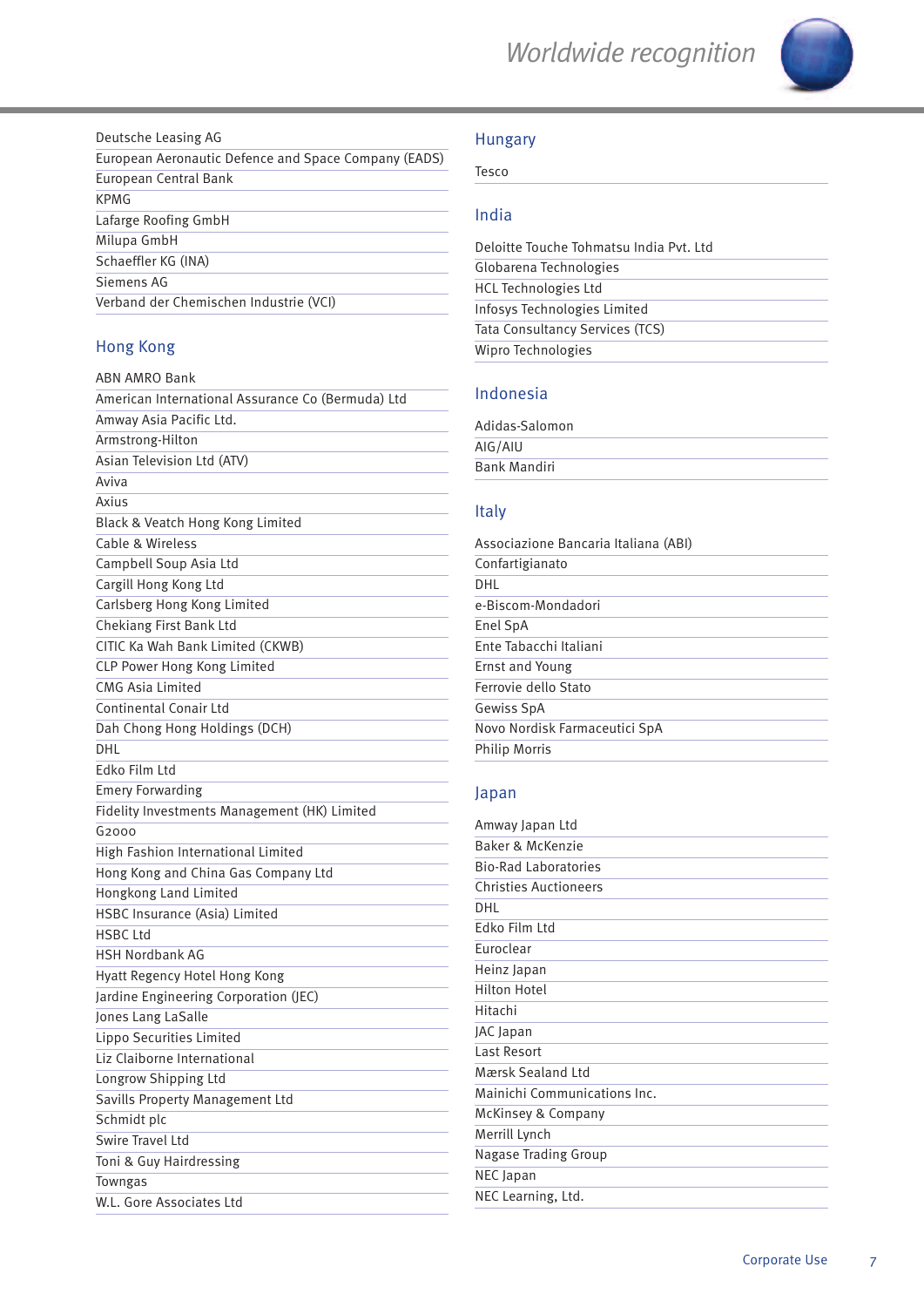

## Business Language Testing Service (BULATS)

#### Kuwait

EQUATE Petrochemical Company

#### Libya

Ras Lanuf Oil and Gas Processing Company (RASCO)

#### Malaysia

| Canon                     |
|---------------------------|
| Canon Marketing Sdn. Bhd. |
| Kinta Kellas Sdn. Bhd.    |

#### Mexico

| Banco Nacional de México SA (Banamex) |
|---------------------------------------|
| Bristol-Myers Squibb                  |
| Distribuidora Liverpool S.A.          |
| Laboratorios Silanes                  |
| Seimens Mexico                        |

#### Morocco

Amanjena Resort Hotel, Marrakech La Mamounia Hotel

#### Poland

Tesco

#### Qatar

| Dolphin Energy       |
|----------------------|
| Manpower Middle East |
| Qatar Petroleum (QP) |

#### Saudi Arabia

#### Slovakia

| Branding s.r.o.               |
|-------------------------------|
| DHI                           |
| Eximbanka SR                  |
| Hotel Forum Bratislava s.r.o. |
| Pepsi Cola s.r.o.             |
| Pivovary Topvar               |
| PosAm Bratislava s.r.o.       |
| Radisson SAS Carlton Hotel    |
| S & T Slovakia s.r.o.         |
| Slovenská Správa Letísk       |
| Slovkonsult s.r.o.            |
| Sporo Asset Management AS     |
| Swedwood Slovakia s.r.o.      |
| Vizada                        |

#### South Korea

| Adidas Korea                    |
|---------------------------------|
| AIG General Insurance Company   |
| Bylgari                         |
| Hutchison Korea Terminals (HKT) |
| Schering Korea                  |
| SK broadband                    |
| <b>SK C&amp;C</b>               |
| SK chemicals                    |
| SKE&S                           |
| <b>SK Energy</b>                |
| SK gas                          |
| SKM&C                           |
| SK networks                     |
| SK shipping                     |
| SK telecom                      |
| SK Telesys                      |
| <b>SK Telink</b>                |
| <b>SKC</b>                      |
| Tesco                           |
| <b>TriGem Computers</b>         |
| Walkerhill                      |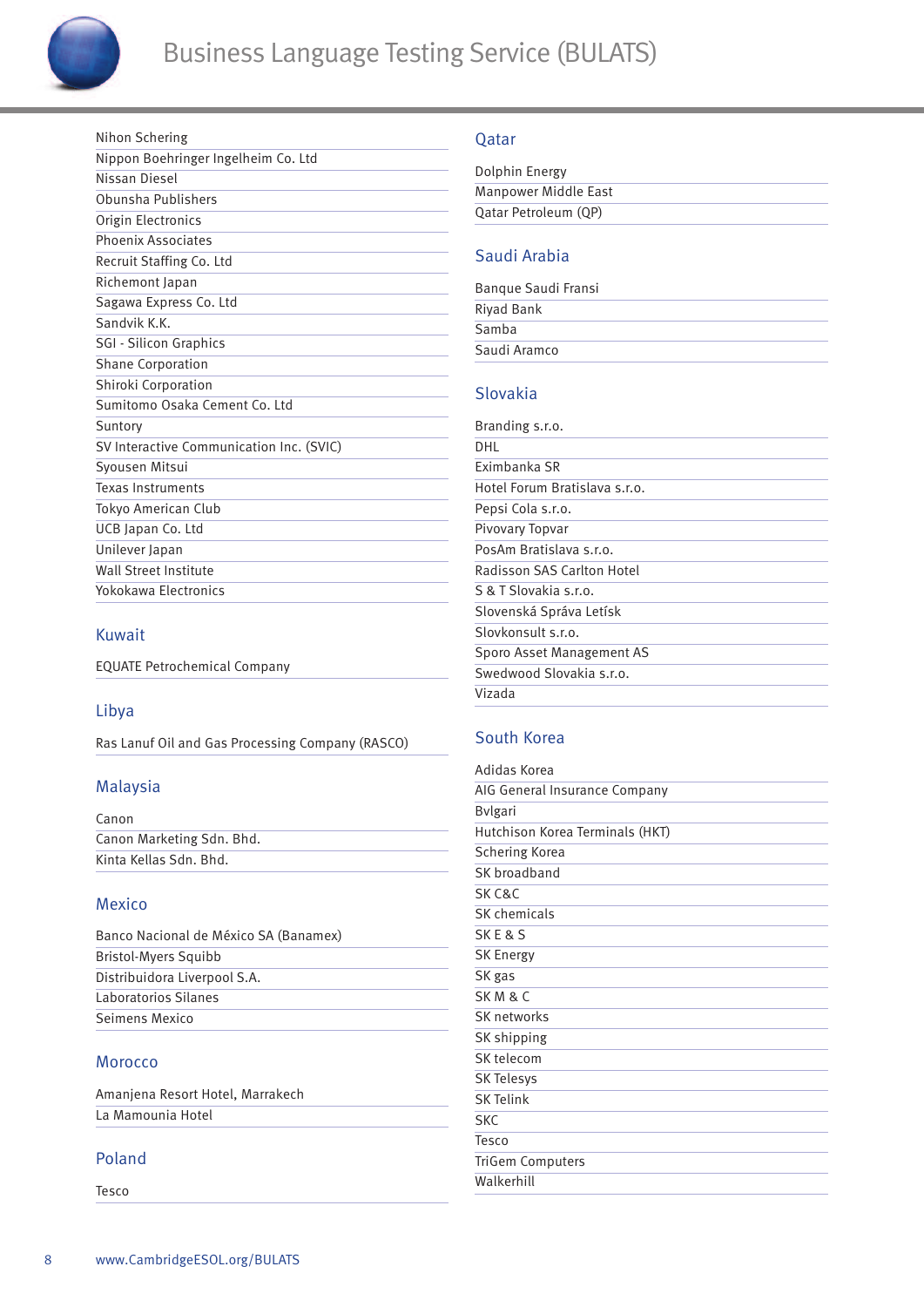## *Worldwide recognition*



#### Spain

| Crazy Labs                                           |
|------------------------------------------------------|
| European Aeronautic Defence and Space Company (EADS) |
| Gestion de Infrastructuras de Andalucia SA (Giasa)   |
| Henkel Ibérica                                       |
| Meta4                                                |
| NatWest                                              |
| Reckitt Benckiser                                    |
| <b>Right Management Consultants</b>                  |
| Telefónica SA                                        |
|                                                      |

#### Sweden

Saab Automobile AB

#### **Switzerland**

| Aga Khan Development Network (AKDN) |
|-------------------------------------|
| Ciba Inc.                           |
| Dow Europe GmbH                     |
| Gate Gourmet International AG       |
| Horizon Swiss Flight Academy        |
| Kuoni Reisen AG                     |
| Losinger Construction SA            |
| Marazzi Generalunternehmung AG      |
| Nagravision Kudelski Group          |
| Profil Emploi                       |
| ProPers Vermittlungen AG            |
| Siemens Schweiz AG                  |
| Swiss Interim TTF SA                |
| Swiss Post                          |
| Work-Bee SA                         |
|                                     |

#### Syrian Arab Republic

Syrian Airlines

#### Taiwan

| Adidas Sourcing Limited Taiwan Branch |
|---------------------------------------|
| AIG Nan Shan Life Insurance Co. Ltd   |
| Allergan Asia Ltd                     |
| <b>Anet Internet Solutions</b>        |
| <b>Bank of Taiwan</b>                 |
| British American Tobacco (Taiwan)     |
| <b>Bylgari</b>                        |
| CADI International Co. Ltd            |
| Central Bank of the Republic of China |
| Chunghwa Post Co. Ltd                 |
| Chunghwa Telecom Co. Ltd. (CHT)       |
| Deloitte                              |
| <b>DIMERCO</b>                        |
| Ernst and Young                       |

| Evergreen Line                                 |  |  |
|------------------------------------------------|--|--|
| <b>FedEx Express</b>                           |  |  |
| <b>GTECH Global Services</b>                   |  |  |
| Guinness UDV                                   |  |  |
| <b>HSBC</b>                                    |  |  |
| Ipoware Computer System Consultant Inc.        |  |  |
| Johnson & Johnson                              |  |  |
| K and B Global Financial Services (BVI) Inc.   |  |  |
| Land Bank                                      |  |  |
| <b>LVMH Fashion Group</b>                      |  |  |
| Maersk Sealand Ltd                             |  |  |
| Maersk Taiwan Group                            |  |  |
| Motorola                                       |  |  |
| <b>NVIDIA</b>                                  |  |  |
| Pfizer Taiwan                                  |  |  |
| <b>Philip Morris</b>                           |  |  |
| Phoenix Technologies                           |  |  |
| PricewaterhouseCoopers (PwC)                   |  |  |
| Securities and Futures Institute (SFI)         |  |  |
| Sinotech Engineering Consultants               |  |  |
| Symantec Taiwan                                |  |  |
| Taichung Veterans General Hospital             |  |  |
| Taipei City Hospital                           |  |  |
| Taiwan DIGI-COM                                |  |  |
| Taiwan Semiconductor Manufacturing Company Ltd |  |  |
| Taiwan Stock Exchange Corporation              |  |  |
| Taiwan Tobacco & Liquor Corporation            |  |  |
| TECO Electric & Machinery Co. Ltd              |  |  |
| Topkey                                         |  |  |
| Total                                          |  |  |
| <b>Total Final Elf</b>                         |  |  |
| <b>Trend Micro</b>                             |  |  |
| ULPU International Co. Ltd                     |  |  |
| United Micro Electronics Corporation (UMC)     |  |  |
| Warner Music Taiwan                            |  |  |
| <b>Winterthur Life</b>                         |  |  |
| Wrigley Taiwan Ltd                             |  |  |
| Wyeth Taiwan                                   |  |  |
| Yongkang Veterans Hospital                     |  |  |

#### Thailand

| Advance Agro Co. Ltd                     |
|------------------------------------------|
| American International Assurance Co. Ltd |
| Boyden Associates (Thailand) Ltd         |
| British American Tobacco (Thailand) Ltd  |
| <b>HSBC</b>                              |
| New Hampshire Insurance Company          |
| Tesco                                    |
| <b>TN Information Systems Ltd</b>        |
| <b>UNICEF Thailand</b>                   |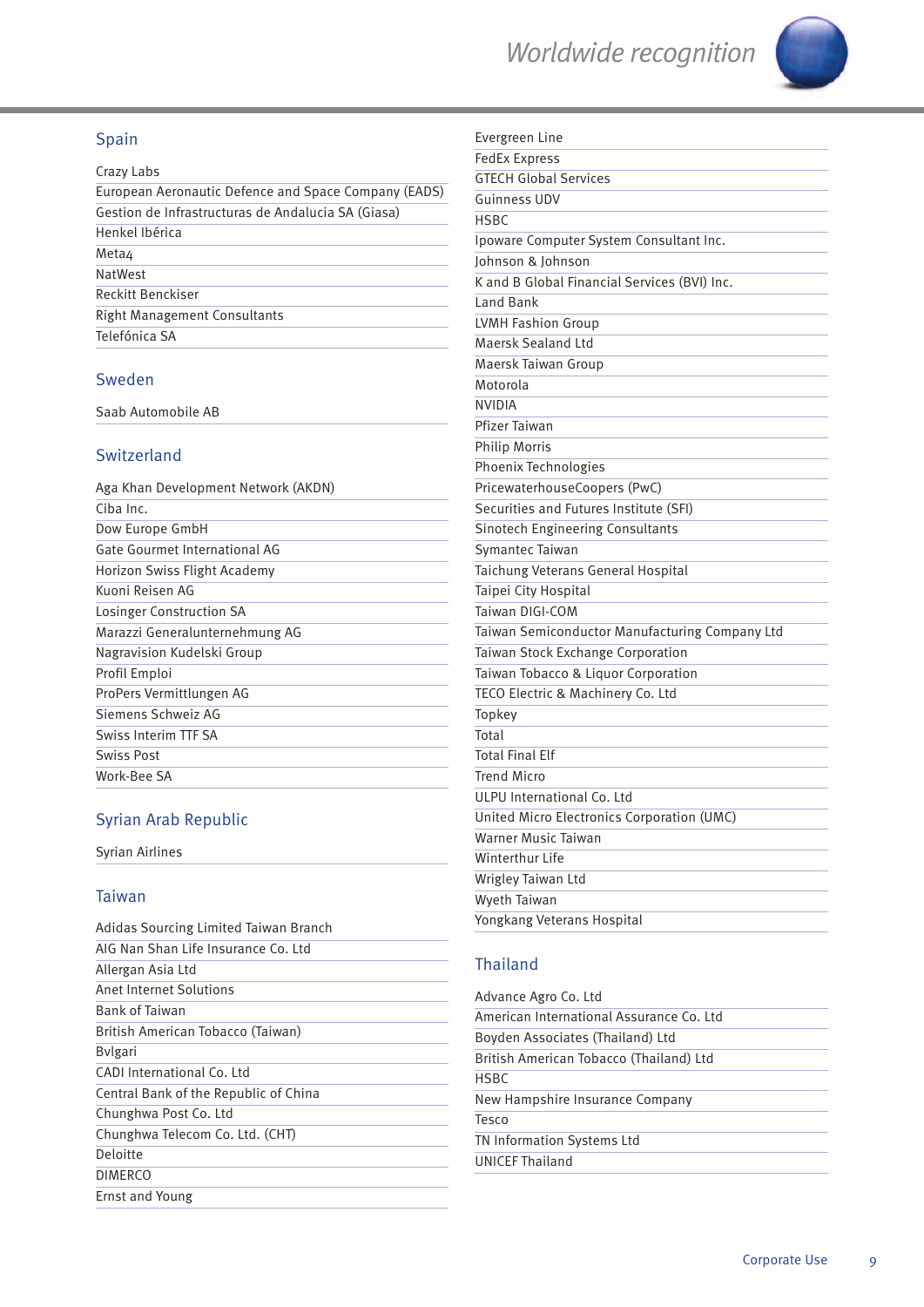

#### **Turkey**

| <b>Turkey</b>                           | <b>KPMG Ltd</b>                                                           |  |
|-----------------------------------------|---------------------------------------------------------------------------|--|
| Adidas                                  | Maersk Line                                                               |  |
|                                         | <b>Marriott Group</b>                                                     |  |
| Eczacıbaşı Holding                      | Nestlé Vietnam                                                            |  |
| Hamburg Süd Türkiye                     | New World Hotels<br>Nike<br>Nikko-Sakura Hotel<br>NTT Vietnam Corporation |  |
| Is Bank                                 |                                                                           |  |
| Iskenderun Demir Çelik                  |                                                                           |  |
| Nestlé Türkiye                          |                                                                           |  |
| Roche                                   | PepsiCo International Vietnam                                             |  |
| Tesco                                   | Petrolimex - Vietnam National Petroleum Corporation                       |  |
| Türk Traktör - Koç Holding<br><b>UK</b> |                                                                           |  |
|                                         | Phu My 3 Power                                                            |  |
|                                         | PricewaterhouseCoopers (PwC)                                              |  |
|                                         | Procter & Gamble (P&G) Vietnam Ltd.                                       |  |

| <b>BAE Systems</b> |              |
|--------------------|--------------|
| <b>MBDA</b>        | n.           |
| Tesco              | R٤<br>$\sim$ |

#### United Arab Emirates

| Abu Dhabi Basic Industries Corporation |
|----------------------------------------|
| Abu Dhabi Investment Authority (ADIA)  |
| <b>ADNOC Distribution</b>              |
| Al Wataniya                            |
| <b>BP Shariah</b>                      |
| Dolphin Energy                         |
| Dubai World                            |
| <b>Emirates Airlines</b>               |
| <b>Emirates Group</b>                  |
| <b>Emirates Steel Industries</b>       |
| KnowHow Institute                      |
| Offsets                                |
| <b>TNT Express</b>                     |
| Weatherford                            |

#### Vietnam

| Adidas                                                        |
|---------------------------------------------------------------|
| AIA Insurance                                                 |
| American International Assurance Company (Vietnam)<br>Limited |
| ANZ                                                           |
| Arkema                                                        |
| <b>BP</b>                                                     |
| Bristol-Myers Squibb                                          |
| <b>British American Tobacco</b>                               |
| Citibank                                                      |
| CMA-CGM                                                       |
| Coca-Cola Vietnam                                             |
| Comvik International Vietnam AB                               |
| Diethelm Vietnam                                              |
| <b>DKSH</b>                                                   |
| Ericsson                                                      |
| Ernst and Young                                               |

| Nike                                                |  |
|-----------------------------------------------------|--|
| Nikko-Sakura Hotel                                  |  |
| NTT Vietnam Corporation                             |  |
| PepsiCo International Vietnam                       |  |
| Petrolimex - Vietnam National Petroleum Corporation |  |
| Phu My 3 Power                                      |  |
| PricewaterhouseCoopers (PwC)                        |  |
| Procter & Gamble (P&G) Vietnam Ltd.                 |  |
| Prudential Vietnam                                  |  |
| <b>Pyramid Consulting</b>                           |  |
| Renaissance Riverside Hotel                         |  |
| Schmidt Vietnam Co. Ltd                             |  |
| Shell Bitumen Vietnam                               |  |
| <b>Sheraton Hotels</b>                              |  |
| Tan Duc (TD&T)                                      |  |
| Toyota Motor Vietnam Co. Ltd (TMV)                  |  |
| TransViet                                           |  |
| Unilever Vietnam                                    |  |
|                                                     |  |

World Health Organization (WHO)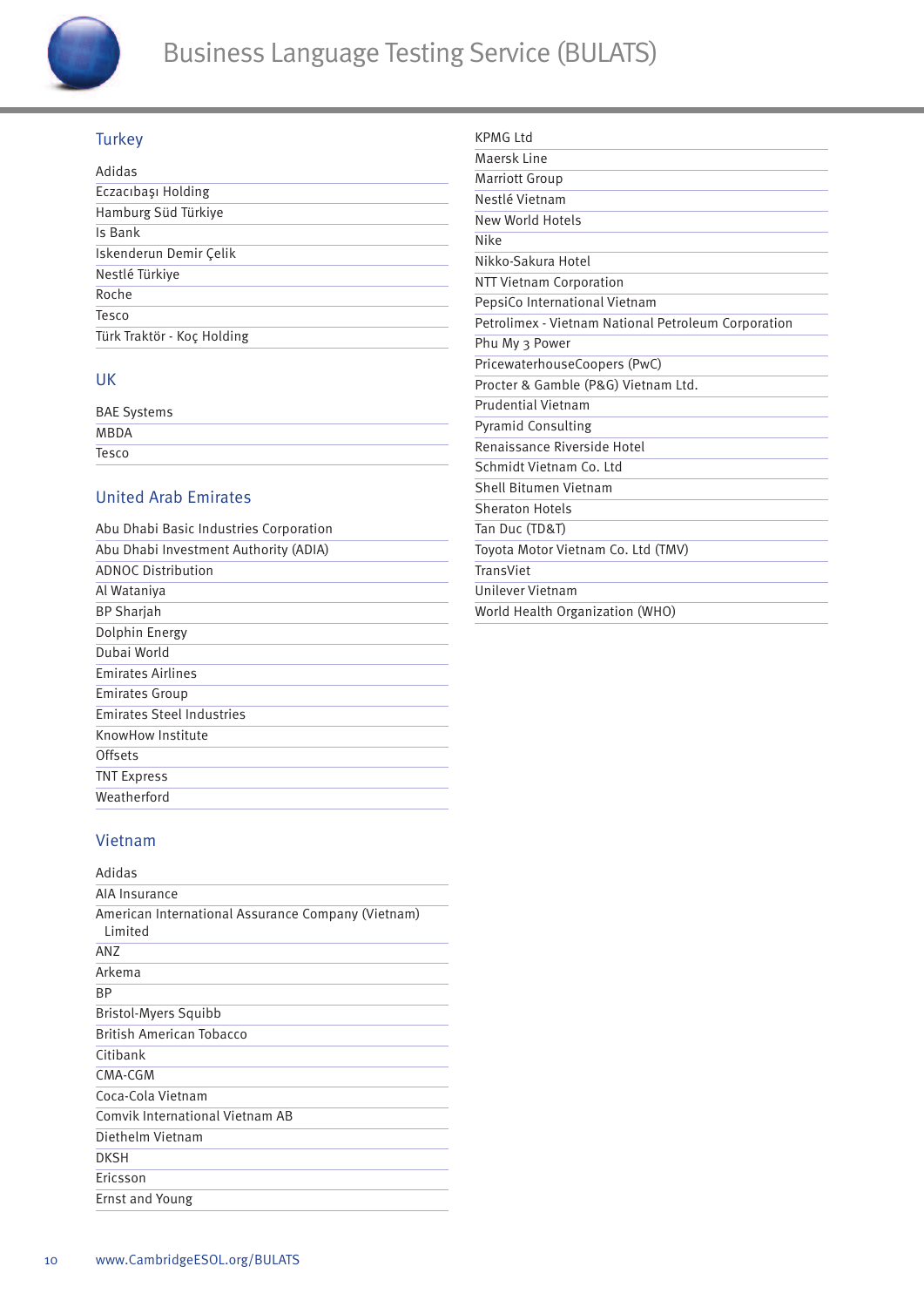